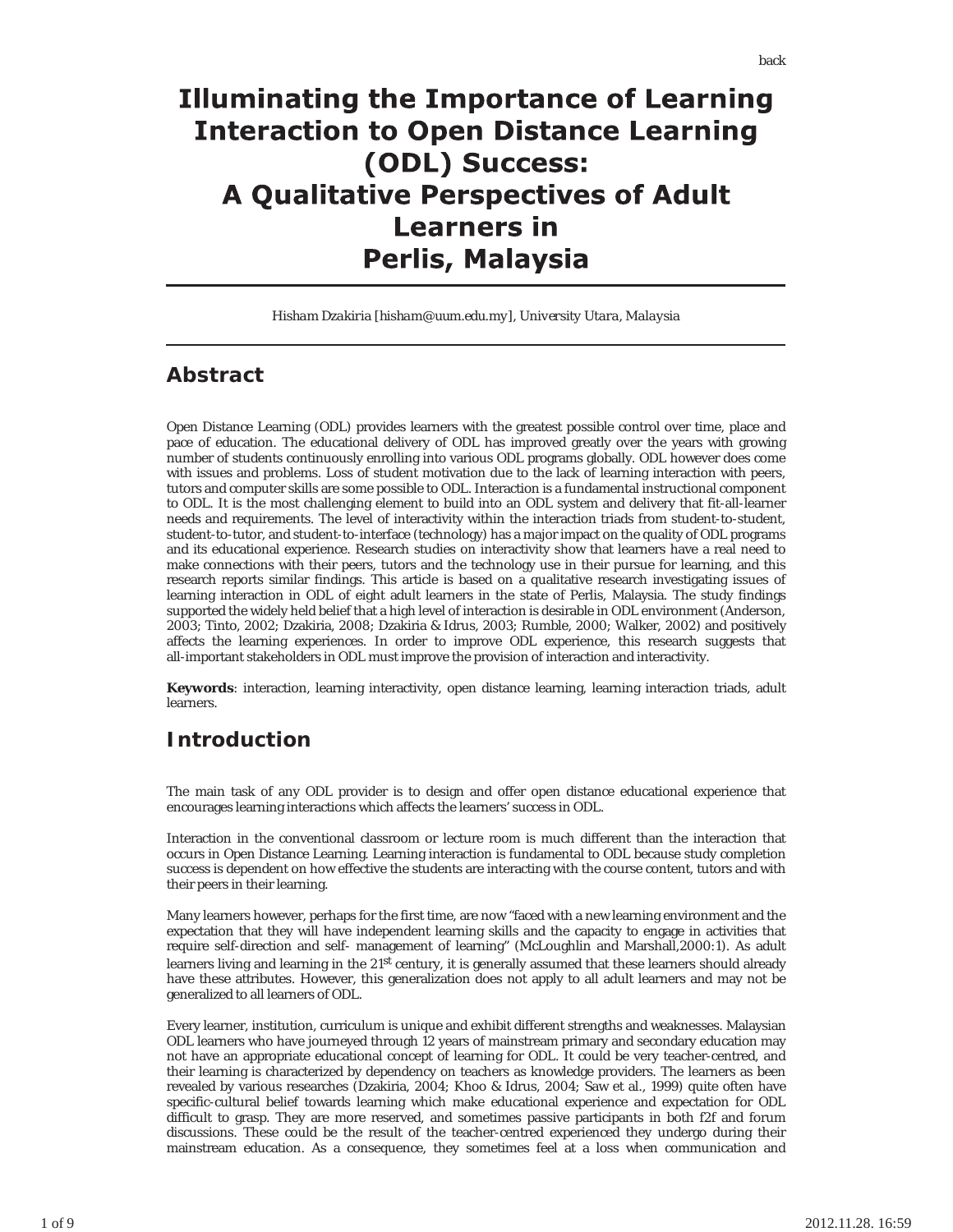interaction with course tutors are low, and when clear instructions are not given for work, assignments, and experiments.

Their transition into becoming learners of ODL is not an easy task (Saw et al., 1999). Their diversity in age, educational background, and working experience only magnifies the fact that each learner could be similar or vastly different from other learners. A learner who has left the educational setting for many years may feel incompetent and lacking in the learning skills and tools needed to compete with other learners.

On top of all that, technology has invaded and dominated ODL in ways never seen before and is impacting on all elements and design of ODL. The utilization of technology was not the learners' choice, and accepting it was challenging for some learners, but an imperative change for ODL institutions. For many learners, adaptation, learning and re-learning on how to 'learn', and acquire new knowledge within ODL system and practice are simply a method of survival.

## **The Fundamental Role of Interaction in ODL**

Leaning interaction in ODL has many different facets (Anderson, 2003; Murphy, Walker & Webb, 2001). In instructional theory, interaction provides learning opportunity for learners to receive feedback (Dempsey & Sales, 1994; Tait, 2000).

Learning interaction in ODL is fundamental to study completion success. Logically, increase learning interaction between student-content-tutor with sufficient skills in technology would enhance the learning and teaching process.

Generally, the importance of interaction in ODL generally is acknowledged (Anderson, 2003; Boyle & Wambach, 2001; Dzakiria, 2004, 2008; Meyen & Lian, 1997; Moore & Kearsley, 1996; Muirhead, 2001a, 2001b; Sherry, 1996; Wagner, 1994) and the concept of interaction in distance education has been the focus of much research (Anderson, 2003; Billings et al., 2001; Muirhead, 2001a, 2001b). However, there is still lacking of a consensual definition for interaction in the educational literature (Soo & Bonk, 1998). The concept of interaction that this research holds to is the element of the seven principles of good practice in education as proposed by Chickering & Gamson, (1987). These practices include: encouraging faculty/learners contact; developing reciprocity and cooperation; engaging in active learning; providing quick feedback; emphasizing the amount of time dedicated to a task; communicating high expectations; and respecting diversity. In addition, this research also adopted Moore (1989) three types of interaction: student-content, student-teacher, and student-student. This fundamental distinction provides a basis for analyzing the relative significance of different types of interaction in an ODL programme. Each type of interaction could have different effects on learners or the effectiveness of a course.

Interestingly, there have been scholars who have portrayed other dimensions that comprise the concept of interaction. These include communication, collaboration, and active learning (Anderson, 2003; Kenny, 2002). Frequently the social process is highlighted in definitions (Beard & Harper, 2002; Crawford, 1999).

Wagner (1994, 1997), on the other hand, made a distinction between interaction and interactivity. According to Wagner (1997), interactions:

*"occur when objects and events mutually influence one another. Interactivity … appears to emerge from descriptions of technology for establishing connections from point to point … in real time" (p. 20).*

The difference seems to be that interactivity necessitates the use of technology in learning, while interactions illustrate behaviours of the learners.

### **Research Synopsis**

This research focused on ODL learning experiences of a small number of learners residing in the state of Perlis, Malaysia who are attending ODL programs offered by various ODL institutions in the country. Specifically, this study focused on learners' perspectives and experiences on the role of learning interaction in open distance learning programs. This study seeks in-depth knowledge to generate insights into how, why, when and where ODLs interact with their learning and the problems that they encountered.

### **Research Questions**

The research questions were based on substantial literature review on the issue of learning interaction in ODL. The questions were then refined and grounded from the discourse and discussions with the research respondents. The research questions were subsequently revised to function as interpretative questions: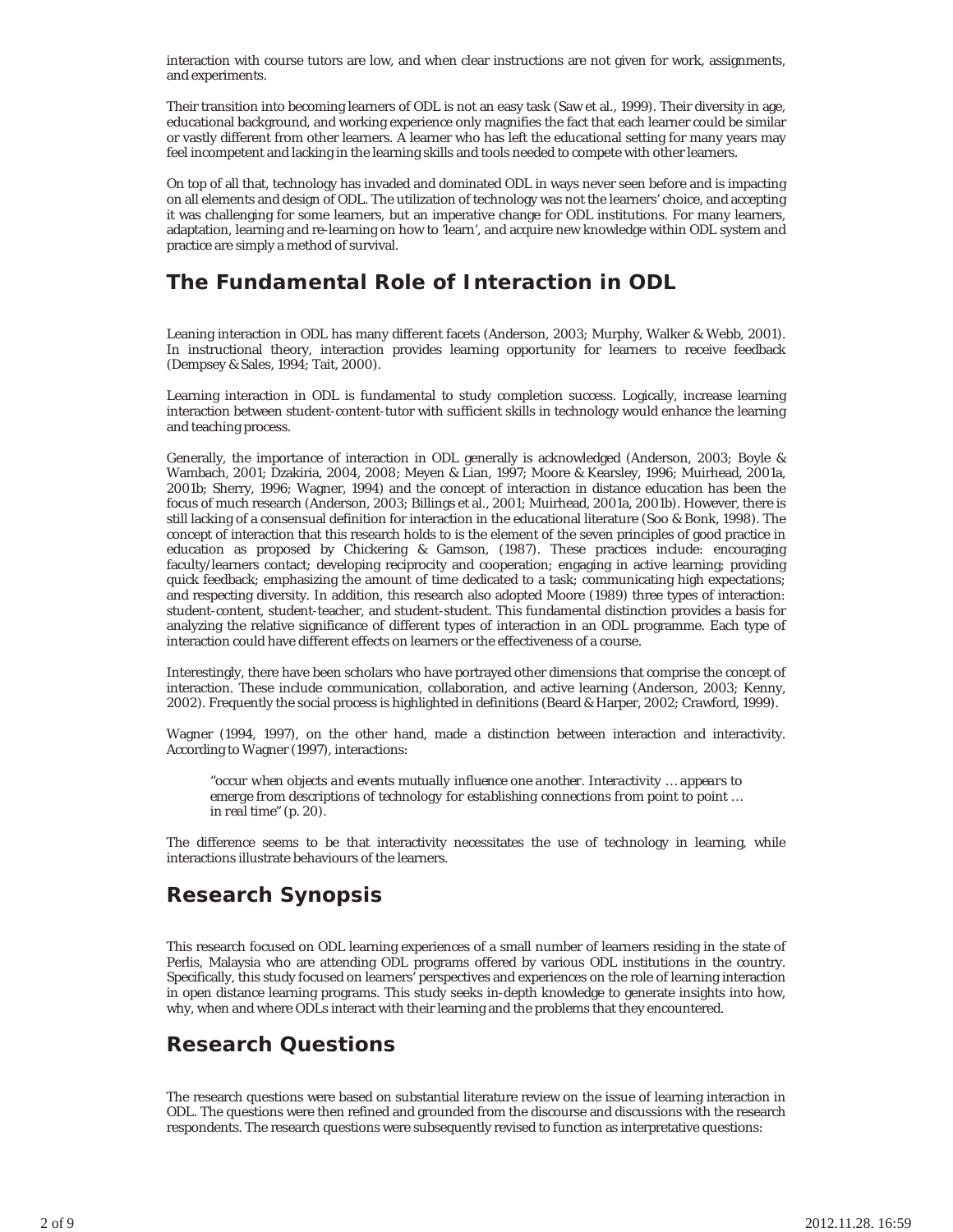- What do the learners think of the role of learning interaction triads (learner-learner interaction; learner-tutor interaction; and learner-interface interaction in open distance learning experience?
- What are the contributing factors that support or deter ODL learning interaction?

## **Research Objectives**

The information needed for this study was individual, detailed and contextual. Finding out about the circumstances under which the learners' interact with the learning triads, the practicalities of studying and getting into the mind frame of learners were important elements of this study. This research was based on the following epistemological attitudes adopted from by Segall (1998):

- Metaphysical: What is the story exploring how the learners address causality, intention, existence and truth about learning interactions as they experienced it while attending open distance learning;
- Historical: search for understanding of how learning barriers and challenges began. How or what causes the learning barriers that learners face in their pursue of a worthy educational experience?

### **Research Respondents**

Eight respondents who are current ODL learners were involved and selected on the basis of voluntary participation and ability to share their ODL experiences and perspectives with much openness. All the respondents were working adults' age between 42 and 51 years old. 5 males and 3 females were involved in the study. They come from various educational and economic backgrounds, and are presently working in various sectors.

# **Research Setting**

The research was conducted in the northern part of Malaysia in the state of Perlis where most of the respondents reside and work. Interviews were conducted at several locations depending on the respondents' availability. Some of the interviews were conducted at the respondents' work place, others were at the respondents' home, kopi-tiam cafes, and other outlets.

The research was a one-year research project funded by UUM RIMC initiatives. Various themes surfaced in the research. This article focuses on the topic of 'Learning Interaction' as illustrated by the learners.

### **Research Methodology**

An instrumental qualitative case study (Stake, 1995) approach was employed so as to understand the experience of the research respondents as they progressed through their ODL career. Interview was the primary instrument used in this study. All the learners (research participants) involved in this study were interviewed on a one-to-one basis, and this was the basis of the data reported in this paper. Most of the interviews were conducted in Bahasa Malaysia, and English language was only used when necessary and possible. The interviews were then transcribed, translated and profiled. Besides face to face interviews, the respondents also engaged and probed into more questions through e-mail, Skype, Blackberry messages (BBM) and chat interviews which all contributed to a substantial amount of data for the research.

### **Discussion and Analysis**

The analysis of the qualitative data is processed and structured to examine the learners' perceptions on the ODL interactional dyads that look at: **learner-learner interaction**; **learner-tutor interaction** and **learner-interface interaction (technology usage)**.

**Learner-Learner Interaction**

The interaction that occurs among learners is divergent between ODL and the conventional classroom course. The ODL format or model as practiced in Malaysia quite often excludes or minimizes physical interaction, which may have an impact on learning (Beard & Harper, 2002; Dzakiria & Walker, 2003) as described by the following respondents:

*Totally different. … It is all about working independently more than what higher education used to be 20-30 years ago. Seeing the teacher or tutor only 4 times per semester is tough.*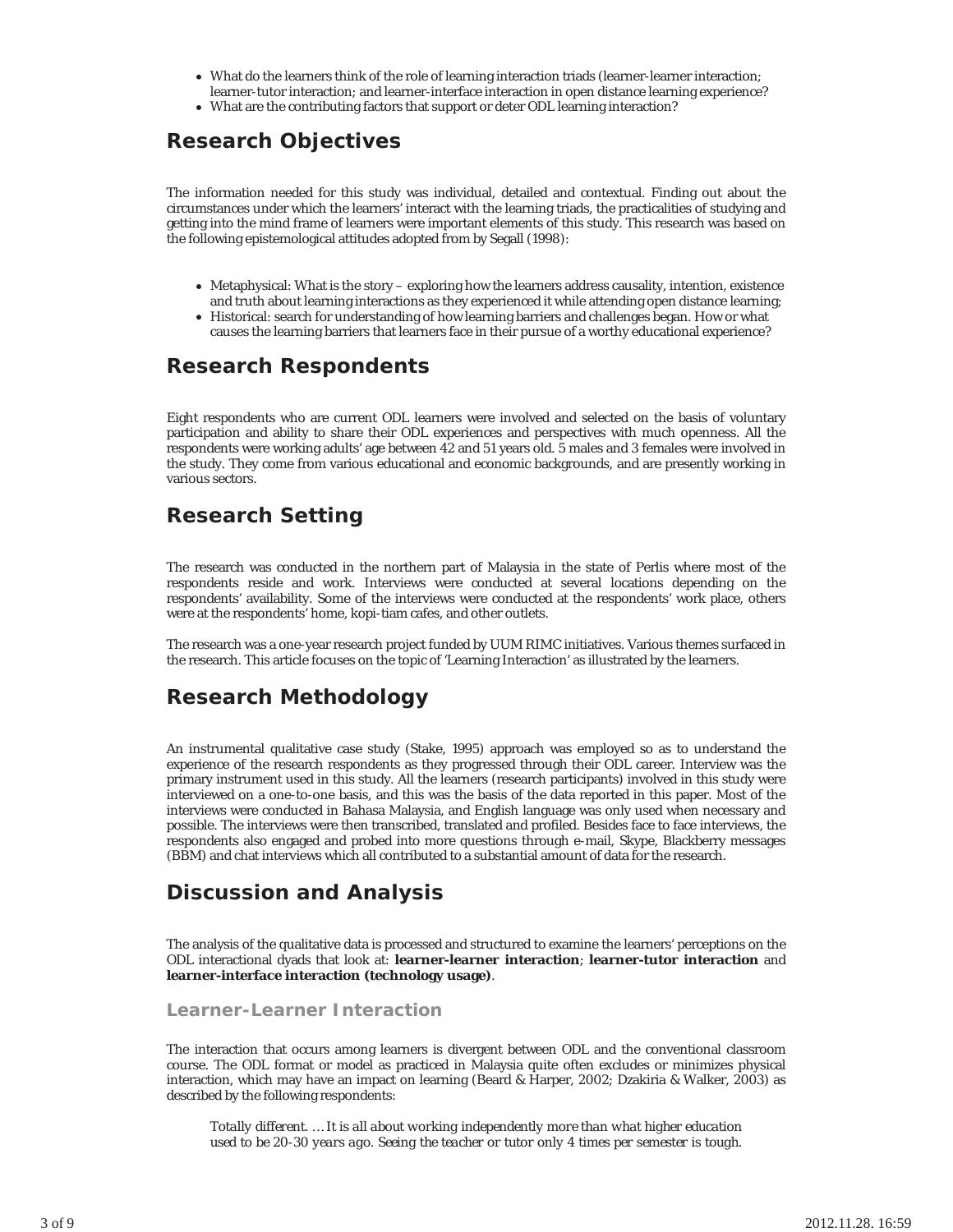#### *KM/(INTW 1)/JAN 2011*

*All these while my formal learning comes with a teacher standing in front teaching. But, here I am learning more so on my own … away from the teachers and my fellow learning peers … almost a 360 degree turn … MOD/(INTW 2)/MAC 2011*

*The first two semester was a total disaster…..felt alone away from your tutors and peers … I almost dropout … FA/(FB 2)/JAN 2011*

The physical distance that students have in ODL sometimes hinders learning interactions:

*When you don't see your classmates or peers as often as you want like the traditional classrooms, sometimes could slow down your progress in learning … on extreme cases demotivate you to progress … KM/(BBM 2)/MAR 2011*

*I had huge problem with interacting with my peers as I have been and still is a shy person. … I often need time to engage and make friends … so you can just imagine the frustrations I had in my first I say 3 semesters … but if you are determine to succeed that you can overcome that … but that took lots of patience and reflection … NNJ/(INTW 2)/JUN 2011*

Learner-learner interaction can be between one student and another or between several learners. Evidently, it was found that in order for effective learning to occur, three types of learning behaviour are necessary in an ODL environment as evident in the following discourse:

#### **Participation**

*You just need to be proactive and build your friendship with your learning peers from day one … ZA/(INTW 3)/MAR 2011*

*Nobody is pushing you, I had to push myself and participate in learning forums, sending out emails, asking questions, etc. Participation is key … MI/(FB 3)/JUL 2011*

*To succeed, the rule of the ODL game is to participate and interact …FA/(INTW 2)/MAR 2011*

**Response**

*ODL is a learning mode that requires you to be responsive and be an active learner … MFS/ (INTW 1)/FEB 2011*

*Gone are those days where information and knowledge is spoon-fed to you. I think, my experience so far you just have to participate and be responsive to your learning, your peers, and course mates and tutors … and on top of that response time or speed is also important. Time travel fast and I found that if I procrastinate to response I will be left behind in learning. KM/ (INTW 3)/FEB 2011*

*It is all about timing … I learned that you have to act fast, be proactive and response accordingly to the questions, learning forums, discussions, etc. MOD/ (INTW 6)/JUN 2011*

**Feedback**

*I can say very strongly that feedback particularly learning feedback is essential in ODL. When you have questions, and you ask those questions with your fellow friends, you want them to help you understand what you are learning … such feedback has to be progressive … but fast … NNJ/(BBM 2)/MAR 2011*

*ODL is all about sharing and digging knowledge in a new way … as such getting continuous feedback from your friends, tutors are crucial … SH/(INTW 1)/FEB 2011*

Team work, or group work and collaborative learning are essential to ODL scenes. It involves learners working together in groups to complete academic assignments (Dzakiria & Walker, 2003; Palloff & Pratt, 2001). This form of learner-learner interaction is intended to promote understanding the course content and stimulates critical thinking and was found to be an important component of interaction for the research respondents:

*I am now in my 6th semester and doing reasonably well in my ODL career. In most part, I think the learning interactions and sharing of information and knowledge in my various study groups helped me learned significantly … MI/(INTW 4)/MAY 2011*

*When you are not as young, and when age is catching up with work, and 6 children, group discussions helped me learn better particularly in understanding certain concepts or new*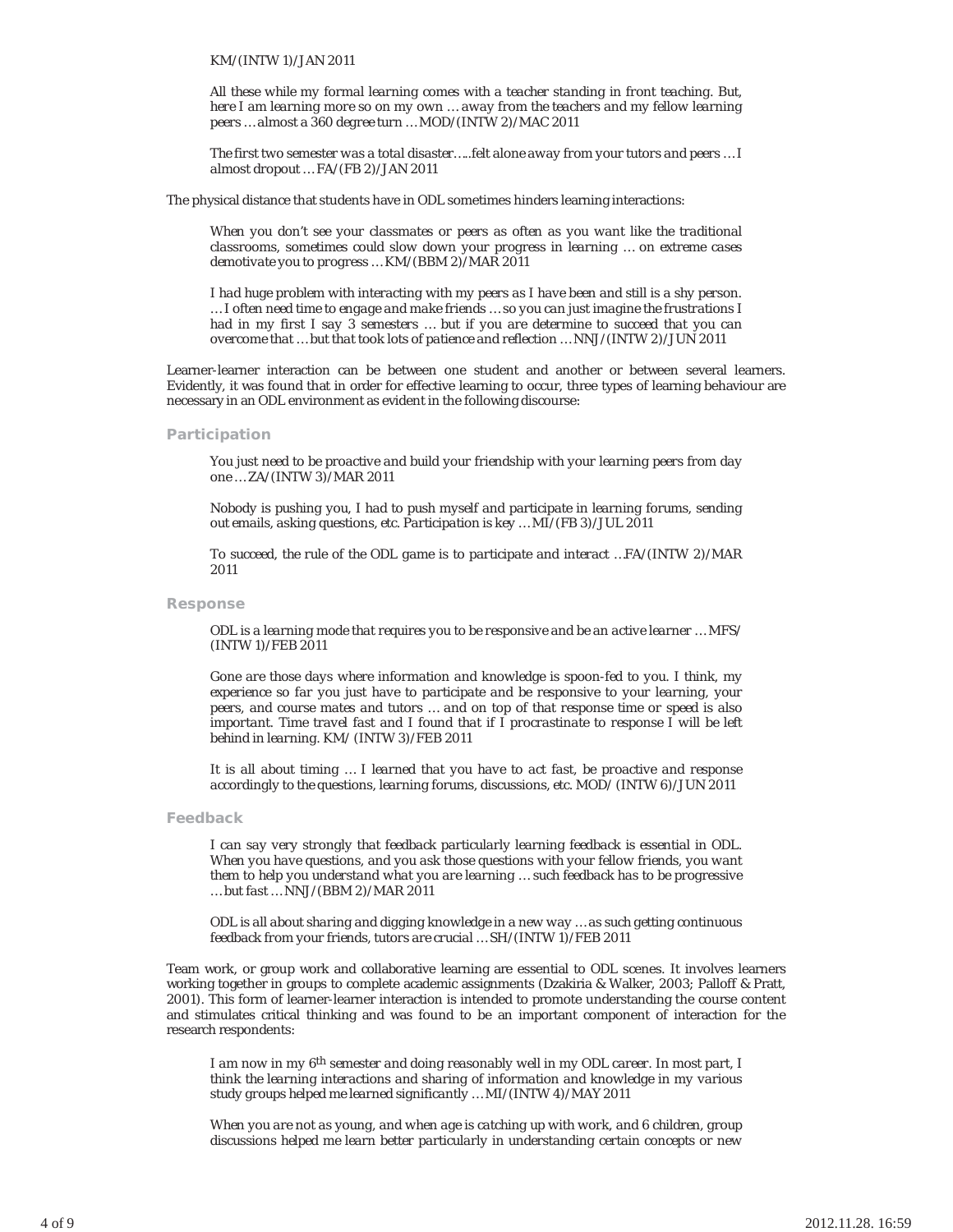*lessons … KM/(INTW 6)/OCT 2011*

*I enjoyed the discussion and all the arguments we had in my learning group discussions. … I sometimes feel impress with my own self and my ability to throw ideas. … SH/(INTW 3)/MAR 2011*

Many of the respondents feel that the group discussion, team work and group assignments may lessen feelings of isolation and promote learning community and togetherness (Palloff & Pratt, 2001; Dzakiria, 2008) in the ODL classroom which supports their learning as evident in the following discourse:

*I think of the many factors, belonging to a group of friends like your study group members, or an assignment group that work on a particular work helps me a lot in my study progress. The f2f, email exchanges, and other interactions and discussions steer away the feeling of working alone in your study. … MOD/(INTW 2)/MAR 2011*

*As an ODL student, I appreciate the peer interaction the most … the group work continuously inform me that we are in this together … lets finish it successfully. … MI/(INTW 2)/APR 2011*

Interestingly, it was also found that there are earners who were required to participate in group work, reported less satisfaction with ODL (Thurmond et al., 2002). The reason for the dissatisfaction may have been due to the challenge of completing course assignments without the face-to-face contacts as is common with many Malaysia Open Distance Learners:

*I think this was a struggle for me because of two reasons. One-we don't see the group members as often as I would want to have; Two-because I am just not an avid user of technology. To communicate electronically is just sometimes difficult … this is where I still feel that the conventional education sometimes works better….maybe I am an old timer and too slow to adopt and change. … MFS/(INTW 3)/MAR 2011*

*The first couple of semesters were a roller coaster … performance wise, emotion, interest in my study and all … was just difficult to communicate and do most activities via email, learning forums, etc. I was so used … or spoil with the f2f overdose throughout my previous educational experience. … KM/(INTW 2)/MAR 2011*

*ODL is a challenging undertaking … so much work and few opportunities to interact face to face. … On top of that, I never enjoyed group work and has always preferred to learn and do things on my own. … FA/(INTW 2)/MAR 2011*

In summary, findings regarding learner-learner interaction indicated that learners who actively participate and interacted more with their learning peers in ODL may perceive greater learning, and experience positive learning. It was also found that, group work interaction and discussions in many ways help the learners in learning the course content and reduce the feelings of isolation and boredom. However, some learners may still prefer the interaction that is found in the traditional classroom setting. This was attributed by the twelve years of mainstream education that has always been teacher centred, and consequently developed a common mind-set among learners in the country.

#### **Learner-Tutor Interaction**

The interaction that transpires between learners and course tutors is intended to help strengthen the learner's understanding of the material or illuminate meanings from the course content. Quite often, such interaction help students clarify vague learning points and reinforce learning.

In the traditional classroom setting, oftentimes learner-tutor interaction can occur in an f2f, and physical meeting within the four walls of a classroom. In an ideal ODL course, most often this type of interaction is transmitted by electronic means, such as learning forums like the LMS, chat discussions or e-mail communications; however, it is also a common practice to have both the f2f component and the electronic means amongst ODL providers and institutions such as the case of Malaysia.

Within the scope of ODL in Malaysia, evidently, the findings in this research seem to suggest that the role of the tutor in an ODL pedagogical format is a spectacular change from the one in the traditional classroom as described by the following research respondent:

*It was just completely a shock to me having left school and education for almost 30 years now to find the function of a teacher … now called tutor is far different than what I have experienced from before … they don't spoon feed you anymore … they just facilitate…and if you do not know how you work as an ODL student … you can fail … I had to learn how to learn in ODL … and if that does not happen you will get lost. Your success is almost certain your own doings … tutors are just facilitating our learning … they help to guide, suggest and facilitate the flow of knowledge, but never like before. …MOD/(INTW 2)/MAR 2011*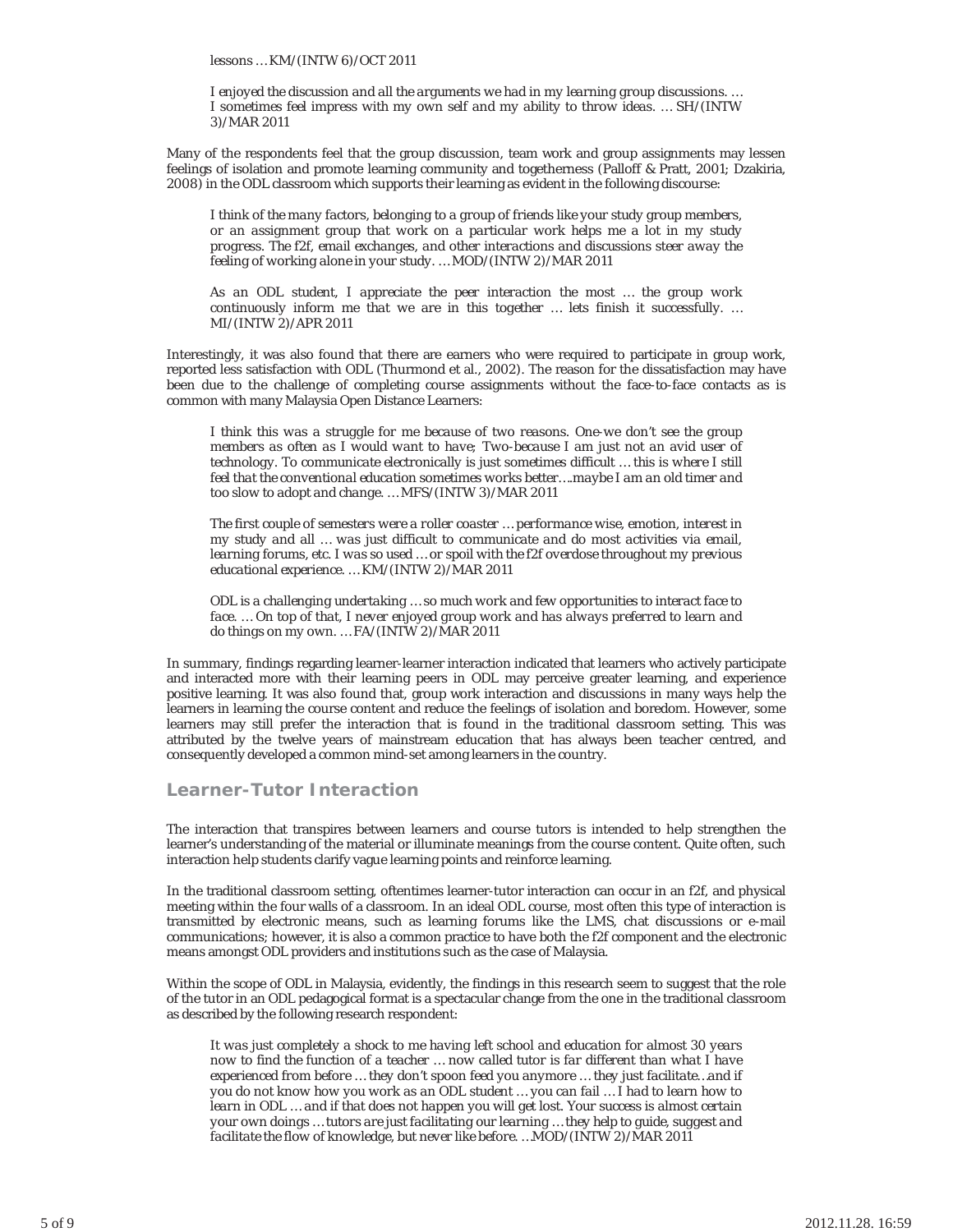He later posited the following remarks:

*Among the crucial questions or issues I had was how do you learn without having the teacher figure in front of your classrooms? MOD/(BBM 4)/APR 2011*

*It was like … teacher is presence, but you cannot see them … times it is almost like a vacuum in your learning. … I remembered when doing my diploma a while ago, it always easy to catch hold, talk, ask questions to your lecturer … but now to seem your lecturer physically is difficult … and so emails are the medium, even that sometimes you have to wait for his or her response. … MOD/(INTW 5)/JUL 2011*

Various other issues were discussed with the research respondents on the topic of 'Learner-Tutor Interaction'. These include: *Face-to-face interaction, tutor timely feedback*, and *course performance*.

This study supported that learners consider the face-to-face interaction with their tutor an important issue particularly so within the Malaysia context of ODL. Though it may not be generalizable to all learners, all the learners in this study seem to suggest that the f2f interaction with course tutors is important especially within the transitional period of becoming a student in ODL. But once, they have accepted the norms in ODL, they (the learners) would become more independent type learners.

With the advancement of technology and learning software in ODL, the learners interacted as much online and using all the technology made accessible for their learning. As the students progress into their course with sufficient support, the absence of the tutors' physical presence did not appear to affect student performance in ODL because learners seemed more willing to participate online with their peers, tutors and the course content. They know, such requirement is a matter of their survival in ODL.

It was also evident in the interviews that learners would interact more with the tutors if the course prescribed or required them to do so. This was found to be with learners enrolled into programs offered by Open University Malaysia, Wawasan University and others that allocate between 5-15 % LMS participation from the overall grade.

Interestingly, there was also a positive relationship between the amount of interaction with their tutor and their level of perceived learning as described by the following discourse with the students:

*ODL is new and different to me. As I progress into my learning, I find that you just have to connect with your tutor as you frequently required. Such interactions helped me to become a better learner and understanding of the materials. … ZA/(INTW 2)/MAR 2011*

*It is so easy to be left behind in ODL. … I think at the end of the day as a learner I had to find learning time to interact with my tutors … the more interactions I have, I understand better and performed better in the course. … MFS/(EMAIL 2)/MAR 2011*

Finally, it was also established among the research respondents that timely, prompt feedback from their tutor contributed to positive or negative perceptions of learner-tutor interactions (Collis et al., 2001; Dzakiria, 2004) as iterated in the followings:

#### **Negative Interaction:**

*The technology is simply wonderful, but I think the people using it must be dedicated and have a sense of responsibility … what good is it, when students sent out questions and learning concerns through email are left unanswered or extremely late reply … that I think could deter learning and require much attention. FA/(INTW 3)/MAR 2011*

*Aren't students the most valued customer for ODL institutions? Didn't we hear 'studentcentred' slogan described and focused yet again … but failing to give us prompt reply is in contrary to all the campaign. … MFS/(INTW 3)/APR 2011*

#### **Positive Interaction:**

*I love all my TESL courses tutors … they are always there for you. I can't remember of any of my questions left unanswered or late response from them. The worst I had was just a 24 hours delay in responding to my email which I can tolerate. … SH/(INTW 4)/MAY 2011*

*Loving all the communication I am having with my tutors … so inviting and prompt. For a shy person like me, ODL experience is just good for me … progressing well with a 3.8 CGPA … ZA/(INTW 5)/AUG 2011*

*I think with all the general support for learning in place, plus having the tutors constantly keeping your progress in learning and giving effective feedback to your questions, my negative perception of ODL that occurred initially has disappeared … KM/(INTW 2)/MAR 2011*

Fundamental to the nature of ODL is awareness of individual autonomy in the learner. This may be valued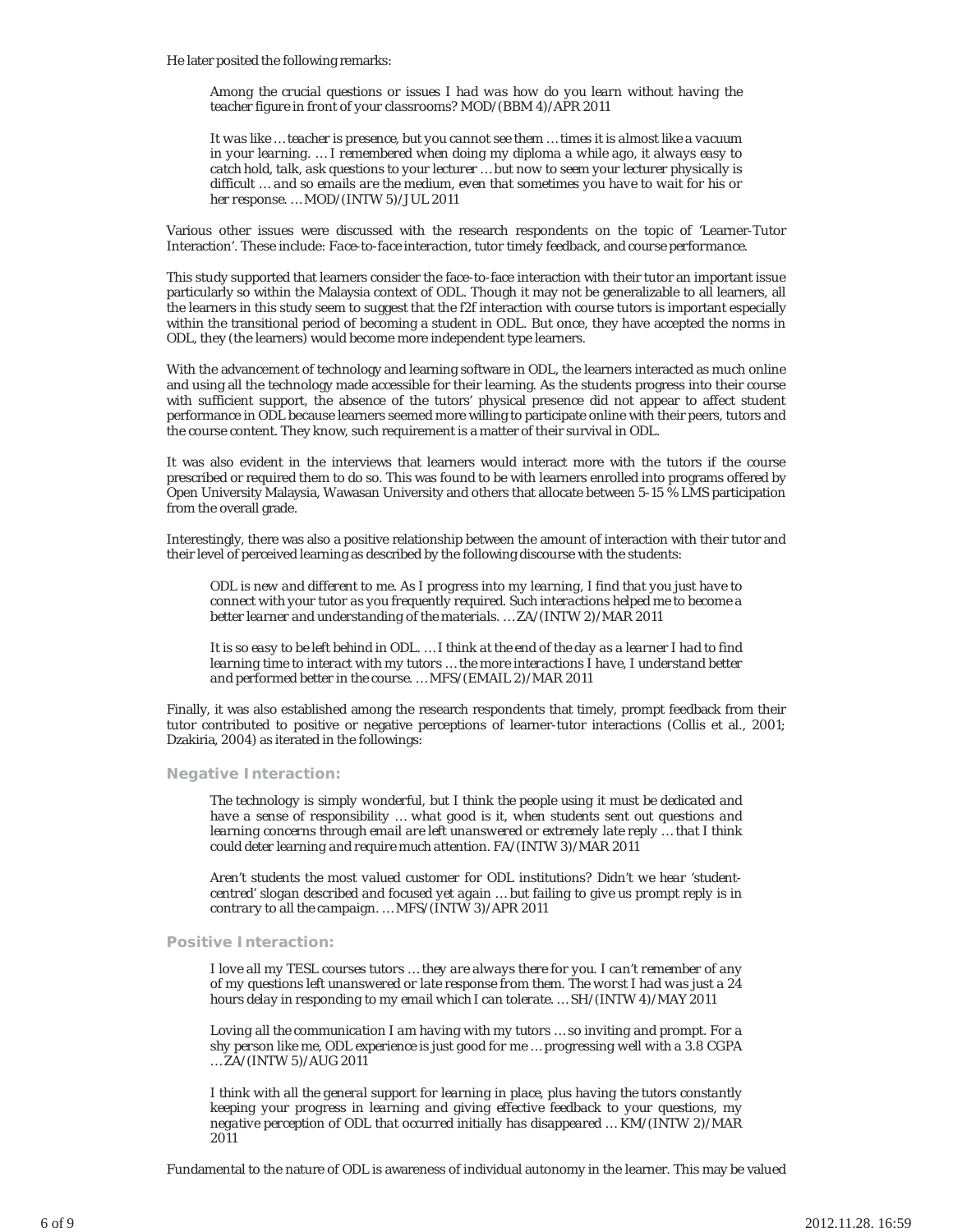but which may also cut across traditional values. As elicited in this study, the learners are not always given immediate feedback that may come with f2f interaction in a traditional course. 'Feedback' here means quite often pertains to more interactions. These include not just comments on learners' written work or email questions, but a more reassurance type of communication from course tutors reiterating a point or responding to a question asked by a learner.

In addition to the above, learners are sometimes unsure of the tutors' meaning when interpreting the lectures and materials without having this level of reassurance. This in turn may cause the learners to experiment with many different possibilities for meaning, thereby constructing their own knowledge and making connections to situations that are more meaningful to them, but at the risk of 'being wrong'. The degree of uncertainty in this process can cause the learner to lose self-control, power to make decisions and courage (Moore & Kearsley, 2012). They make mistakes, and continued errors may demotivate them from learning successfully. This in turn may lead to failure and withdrawal (Dzakiria, 2004, 2008; Tinto, 2006; Woodley, 2004).

The findings regarding learner-tutor interactions are important because they provide tutors with information on ways to enhance student participation and learning in an ODL course. In many ways this study put to rest some of the fear that course tutors may have about the detrimental effects of the absence of face-to-face interactions. The key to positive student outcomes regarding learner-tutor interactions seem to be linked to continuous and effective learning interaction and support. The most important of all is frequent, personalized contact with the learners (Moore & Kearsley, 2012; Dzakiria, 2004)

**Learner-Interface (Technology) Interactions**

In summary, variables that have been linked to learner-interface (technology) interactions included computer skills, ICT experiences, perceptions about technology being adopted (i.e. LMS), and easy access to technology. Studies reviewed provided conflicting findings regarding the effect of learners' perceptions of their interaction with the technology.

Unfamiliarity with the technology for example has been cited as a negative barrier to learning (Anderson, 2003; Dzakiria, 2004; Dzakiria, 2008; Moore & Kearsley, 2012) as shown below:

*Being away from higher education and learning is the cause of my primary barrier to learning….the use of technology surpassed my expectation … you need to have a fair amount of skills to become functional in the new way of learning … MI/(EMAIL 2)/MAR 2011*

*Any students registering for ODL have to re-learn the learning skills … MOD/(INTW 6)/JUL 2011*

*I have never had my heart pumping so fast until I enrolled in my presence ODL undertaking … the technology and computer skills are essential learning tools that you have to learn and acquired … almost made me withdraw … too much to learn … NNJ/(INTW 4)/MAY 2011*

In addition to the above, a few of the research respondents have also indicated that they often got lost on the Internet, and prefer a preference to listening to the course content in the traditional classroom setting, rather than reading it online:

*… in addition to what I have said, the internet offers you a wealth of information … which bogged me down easily … how do you know what is good info, or bad info? FA/(BBM 4)/MAR 2011*

*I think too much information is bad … anything too much is just bad … this is where I feel being dependent to a teacher is good. I think you will be safe to receive and understand the information and knowledge given by your teacher … more is a plus … ZA/(INTW 2)/MAR 2011*

Also, learners' perceptions of the access to technology clearly influenced whether they believe the technology was helpful or an inconvenience (Subotzky & Prinsloo, 2011; Dzakiria, 2004). Access to technology is fundamental to any ODL experience, and any diminutive would impact on learning as iterated in the following learners' discourse:

*Internet and technology accessibility is key to my success in ODL … I think Perlis is far better today than before … a small state. Learning has been made possible with fast internet services that we have … MFS/(INTW 2)/MAR 2011*

*Generally ok, but condition to location and place of meetings … unlike KL or Penang, if you do not have internet facility at your home … there are abundance Starbuck and Coffee Bean café or Coffee-Tiam … but here, the numbers are small … making it less accessible … this provide some possible stress especially when you wanted to retrieve information or assignment … NNJ/(INTW 6)/MAY 2011*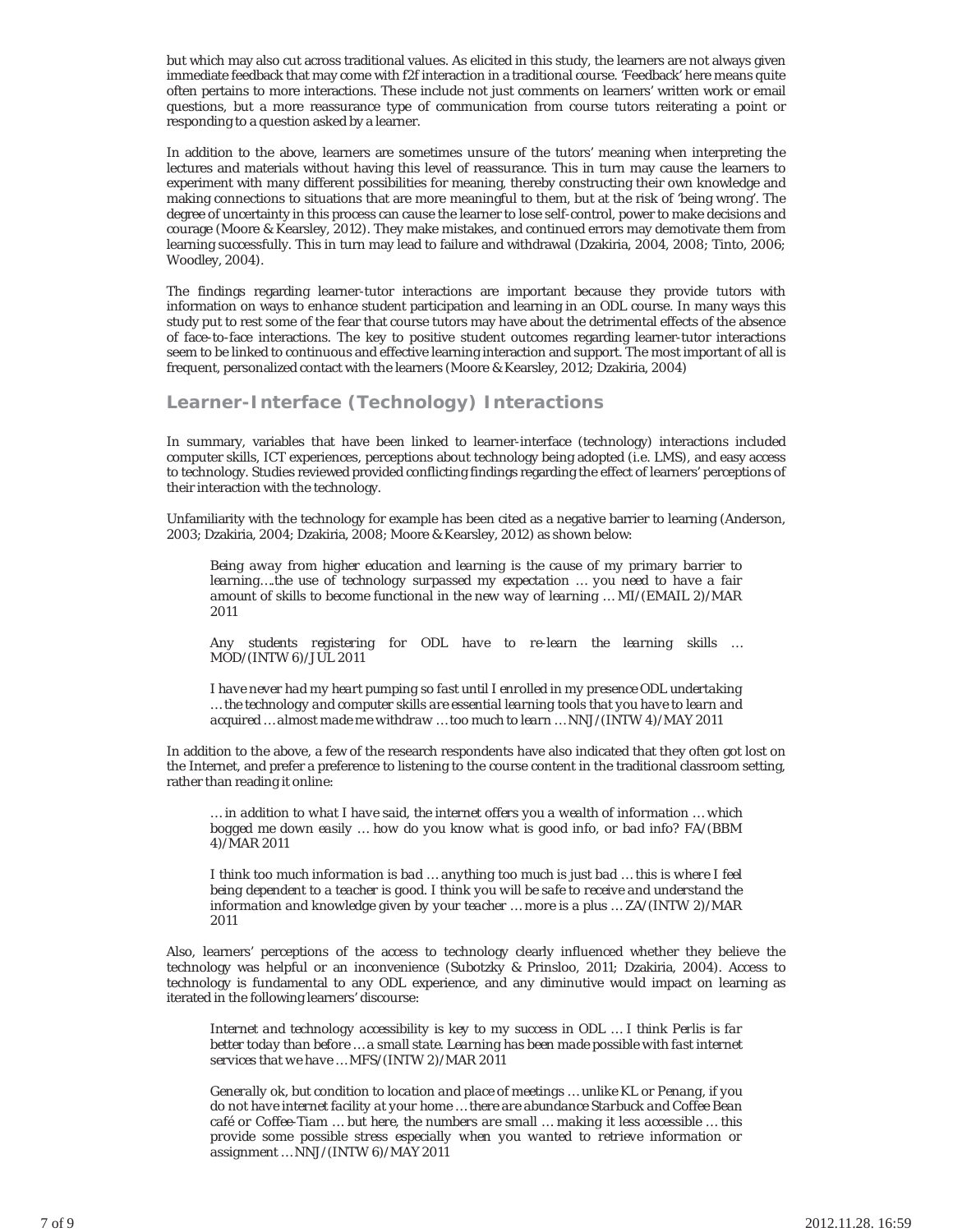On the contrary, there have been other studies that have concluded despite lacking the skills and exposures to technology, learners have reported increased confidence in computer use (Kenny, 2002; Subotzky & Prinsloo, 2011) and have suggested that the delays associated with technology as a time for reflection, and retraining (Daley et al., 2001). There have also been studies that revealed computer experiences had no impact on overall student satisfaction (Thurmond et al., 2002).

As evident in this study, the lack of computer skills and experience or difficulty with interacting with technology does not lead to negative learner-interface interactions. Much of the learner-interface interaction seems to centre on how learners perceive the technology. Thus, learners who have little skills and experience with technology for learning may still report positive student outcomes in the course as he or she progresses into her ODL career as evident in this study.

## **Conclusions**

The advancement of educational technology in ODL required learners to engage in 'new' ways of learning. To some learners this is accepted and does not impede learning. But to others, ODL experience is still 'not just a plea for knowledge', but a plea for continuous 'presence' of the tutor for learning to take place. Within the Malaysian context of ODL, the notion that 'the teacher is always there, but isn't' in ODL is a significant reality. Findings shared in this paper for example suggest that the infrequent face-to-face (f2f) meetings between tutors and learners, and their dependency on their tutors have caused frustrations and sometimes impede the learning process. Some learners are not able to cope with the learning expectations and find that the new ways of learning and the sets of expectations that go with it too great. In such circumstances, learners expect the tutors to play an important role in helping come to terms with the new ways of learning. It is imperative that tutors too need to undertake some changes to engage in new ways of encouraging learning interaction. They need to understand what is involved in ODL and must themselves account for this in their reassessment of teaching. Therefore, there is a need for a major project; the reassessment and reengineering of the educational process by both learners and teachers and, indeed, by the university as a whole. It is not simply to introduce new technologies of communication but to 're-understand' the process of educational delivery that encourages learning interaction within the learning triads in ODL: learner-tutor-content. This paper wishes to encourage the ODL providers to choose appropriate combinations of methods (blended approach) for particular learning contexts. The research undertaken was pursued in an effort to induce tutors and other primary ODL stakeholders in Malaysia on the importance of their role in providing learning interaction and support, and more importantly to stimulate thought, dialogue, and future research in providing a sustainable effective learning interaction to students in ODL.

#### **References**

- 1. Anderson, T. (2003). Getting the mix right again: An updated and theoretical rationale for interaction. *International Review of Research in Open and Distance Learning, 4(2)*, (pp. 1-14).
- 2. Beard, L.A. and Harper, C. (2002). Student perceptions of online versus on campus instruction. *Education, 122*, (pp. 658-663).
- Billings, D.M.; Connors, H.R.; Skiba, D.J. (2001). Benchmarking best practices in Web-based 3. nursing courses. *Advances in Nursing Science, 23*, (pp. 41-52).
- 4. Boyle, D.K. and Wambach, K.A. (2001). Interaction in graduate nursing Web-based instruction. *Journal of Professional Nursing, 17*, (pp. 128-134).
- 5. Chickering, A.W. and Gamson, Z.F. (1987). Seven principles for good practice in undergraduate education. *AAHE Bulletin, 39(7)*, (pp. 3-6).
- Crawford, M.W. (1999). *Learners' perceptions of the interpersonal communication courses offered* 6. *through open distance learning*, Doctoral dissertation, Ohio University, 1999. UMI Dissertation Services, (UMI No. 9929303).
- 7. Daley, B.J.; Watkins, K.; Williams, S.W.; Courtenay, B.; Davis, M. (2001). Exploring learning in a technology-enhanced environment. *Educational Technology & Society, 4(3)*, (pp. 126-138). Retrieved November 28, 2012, from http://www.ifets.info/journals/4\_3/daley.html
- 8. Dempsey, J.V. nd Sales, G.C. (1994). *Interactive Instruction and Feedback*. Englewood Cliffs, NJ: Educational Technology Publications.
- Dzakiria, H. and Idrus, R.M. (2003). Teacher-Learner Interactions in Distance Education: A Case 9. of Two Malaysian Universities, *Turkey On-line Journal of Distance Education (TOJDE), 4(30)*, ISSN 1302-6488, http://tojde.anadolu.edu.tr/tojde11/articles/idrus.htm
- 10. Dzakiria, H. and Walker, R. (2003). Understanding the Culturally Diverse Malaysian Distance Learners: Does Culture has a Role and an Effect on Learning and Practice in Distance Education, *Malaysian Journal of Distance Education, 5 (1)*, (pp. 95-107).
- Dzakiria, H. (2004). *"The Teacher is Always there, but isn't…" Distance Learners' Experiences &* 11. *Perspectives on Distance Learning at University Utara Malaysia.* Unpublished thesis.
- 12. Dzakiria, H. (2008). Students' Accounts of the Need for Continuous Support in a Distance Learning Programme, *Open Learning: The Journal of Open and Distance Learning, 23(2)*, (pp. 103-112), (Rutledge, Taylor & Francis Group).
- 13. Kenny, A. (2002). Online learning: Enhancing nurse education? *Journal of Advanced Nursing, 38*, (pp. 127-135).